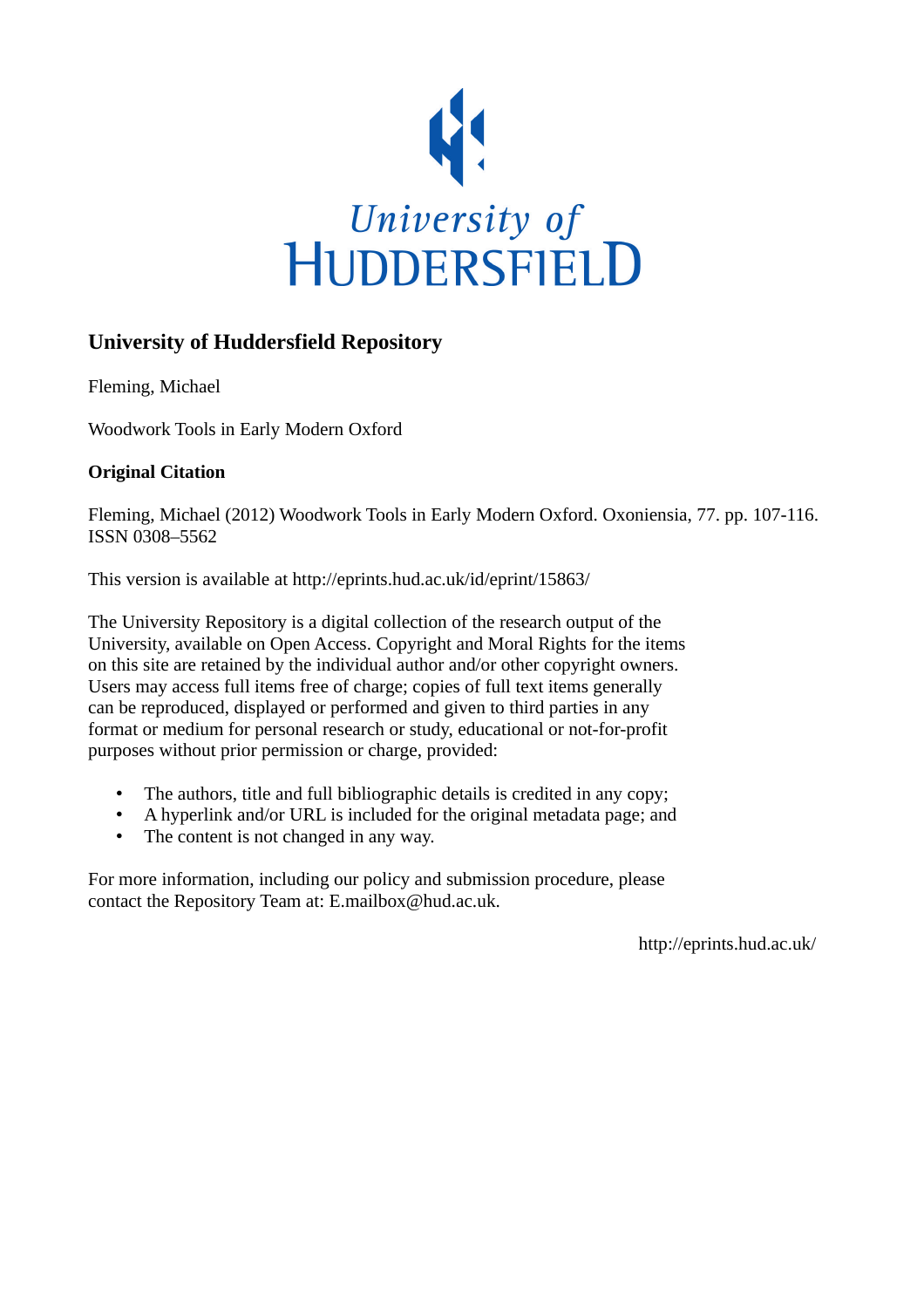# **OXONIENSIA**



A refereed journal dealing with the archaeology, history and architecture of Oxford and Oxfordshire

# **VOLUME 77 2012**

PUBLISHED AND SOLD BY THE OXFORDSHIRE ARCHITECTURAL & HISTORICAL SOCIETY ASHMOLEAN MUSEUM, OXFORD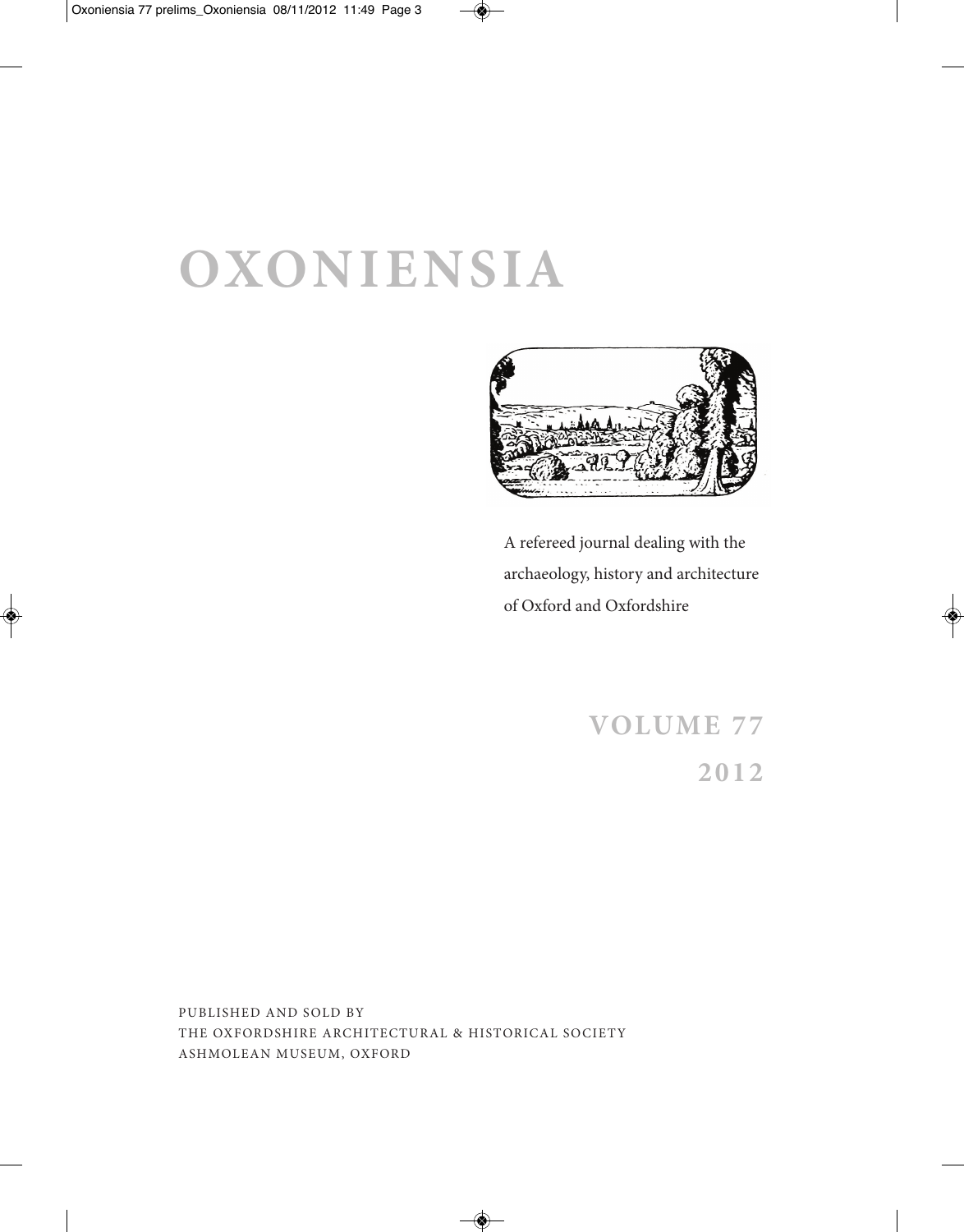© Oxfordshire Architectural and Historical Society. All rights reserved.

The Committee of the Oxfordshire Architectural and Historical Society wishes it to be understood that it is not responsible for any statements or opinions expressed in *Oxoniensia.*

The authors and publisher are grateful to all the institutions and individuals listed for permission to reproduce the materials in which they hold copyright. Every effort has been made to trace the copyright holders; apologies are offered for any omission, and the publisher will be pleased to add any necessary acknowledgement in a subsequent edition.

ISSN 0308–5562 ISBN 9781843837558

Produced for the Society by Boydell & Brewer Ltd Printed and bound by CPI Group (UK) Ltd, Croydon, CR0 4YY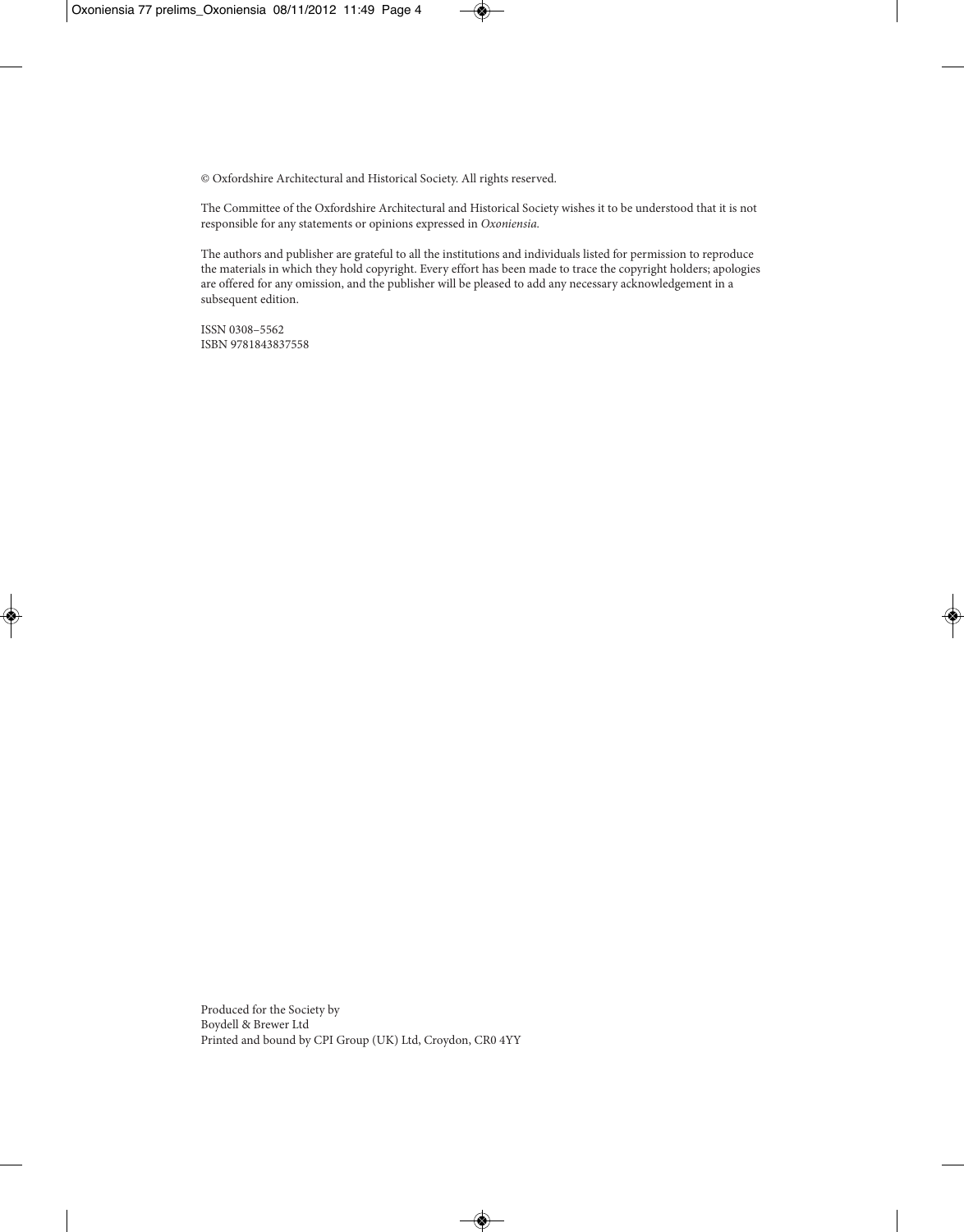# **Contents**

| Officers and Committee of the Oxfordshire Architectural and Historical Society<br><b>Cover Illustrations</b><br>List of Abbreviations<br>List of Contributors |              |  |  |  |
|---------------------------------------------------------------------------------------------------------------------------------------------------------------|--------------|--|--|--|
| ARTICLES                                                                                                                                                      |              |  |  |  |
| An Early Romano-British Villa at Combe East End<br><b>GEORGE SPEAKE</b>                                                                                       | $\mathbf{1}$ |  |  |  |
| From Goring towards Henley: The Course, History and Significance of a Medieval<br>Oxfordshire Routeway<br>R.B. PEBERDY                                        | 91           |  |  |  |
| Woodwork Tools in Early Modern Oxford<br>MICHAEL FLEMING                                                                                                      | 107          |  |  |  |
| An Oxford College and the Eighteenth-Century Gothic Revival*<br>OLIVER COX<br>*Brian Cohen Essay Prize, 2012                                                  | 117          |  |  |  |
| Development or Destruction? E.A. Freeman and the Debate on Church Restoration,<br>1839-51<br><b>JONATHAN CONLIN</b>                                           | 137          |  |  |  |
| <b>REPORTS</b>                                                                                                                                                |              |  |  |  |
| Excavation of Late Neolithic Pits, an Early Bronze-Age Ring Ditch and an Early<br>Iron-Age Pit Alignment at Church Farm, Thame<br><b>ANDY TAYLOR</b>          | 153          |  |  |  |
| The Archaeology of the Cleeve to Fyfield Water Main, South Oxfordshire:<br>Excavations in 2006-7<br>JONATHAN HART, E.R. McSLOY and MARY ALEXANDER             | 199          |  |  |  |
| Medieval and Later Activity at Saïd Business School, Park End Street, Oxford<br><b>STEVEN TEAGUE</b>                                                          | 267          |  |  |  |
| <b>NOTES</b>                                                                                                                                                  |              |  |  |  |
| Archaeological Work in Oxford, 2011<br><b>DAVID RADFORD</b>                                                                                                   | 289          |  |  |  |
| Archaeological Work in Oxfordshire, 2011<br>HUGH CODDINGTON and RICHARD ORAM                                                                                  | 292          |  |  |  |
| The Portable Antiquities Scheme in Oxfordshire, 2011<br><b>ANNI BYARD</b>                                                                                     | 297          |  |  |  |
| Tree-Ring Dating Supported by OAHS - Third Report<br>DANIEL MILES, RUTH GIBSON and DAVID CLARK                                                                | 300          |  |  |  |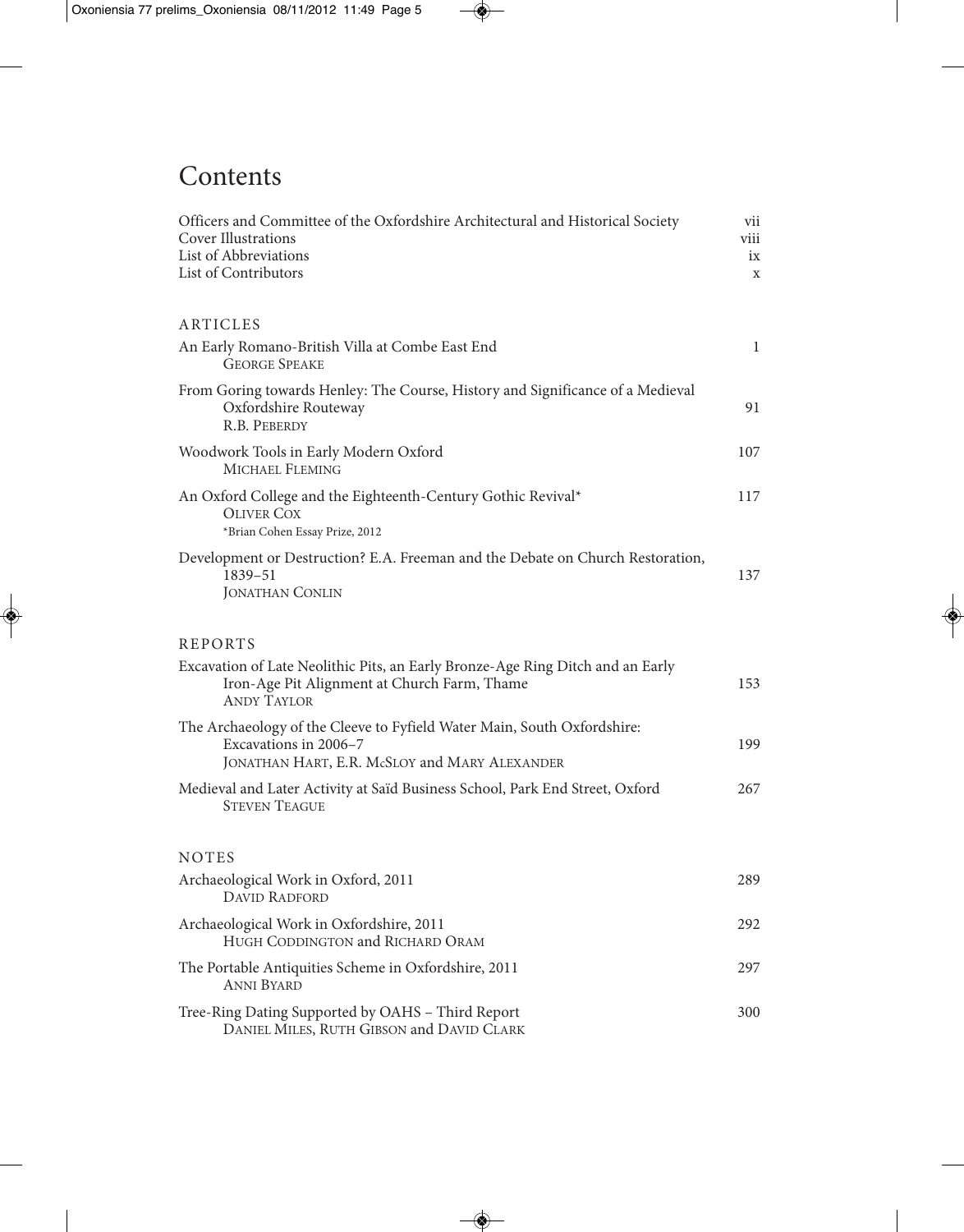#### REVIEWS

| Anthony Morigi and others, The Archaeology of the Gravel Terraces of the Upper<br>and Middle Thames: Early Prehistory to 1500 BC<br><b>GEORGE LAMBRICK</b>  | 309 |
|-------------------------------------------------------------------------------------------------------------------------------------------------------------|-----|
| Paul Cullen, Richard Jones and David N. Parsons, Thorps in a Changing Landscape<br><b>ROSAMOND FAITH</b>                                                    | 311 |
| K.S.B. Keats-Rohan and D.R. Roffe (eds.), The Origins of the Borough of Wallingford:<br>Archaeological and Historical Perspectives<br><b>STUART BROOKES</b> | 313 |
| Simon Walker (ed.), Building Accounts of All Souls College, Oxford, 1438-1443<br><b>ALAN B. COBBAN</b>                                                      | 314 |
| Andrew Hegarty, A Biographical Register of St John's College, Oxford, 1555-1660<br>NICHOLAS TYACKE                                                          | 316 |
| Manfred Brod, Abingdon in Context: Small-Town Politics in Early Modern England<br><b>CHRISTINE JACKSON</b>                                                  | 317 |
| Simon Townley (ed.), A History of the County of Oxford, vol. 16, Henley-on-Thames<br>and Environs<br><b>DAVID HEY</b>                                       | 318 |
| Kate Tiller (ed.), Berkshire Religious Census 1851<br>K.D.M. SNELL                                                                                          | 321 |
| Laura Schwartz, A Serious Endeavour: Gender, Education and Community at<br>St Hugh's 1886-2011<br><b>WILLIAM WHYTE</b>                                      | 322 |
| Timothy Mowl, The Historic Gardens of England: Oxfordshire; Tony Russell, The<br>Cotswolds' Finest Gardens<br><b>JOHN STEANE</b>                            | 323 |
| Index                                                                                                                                                       | 327 |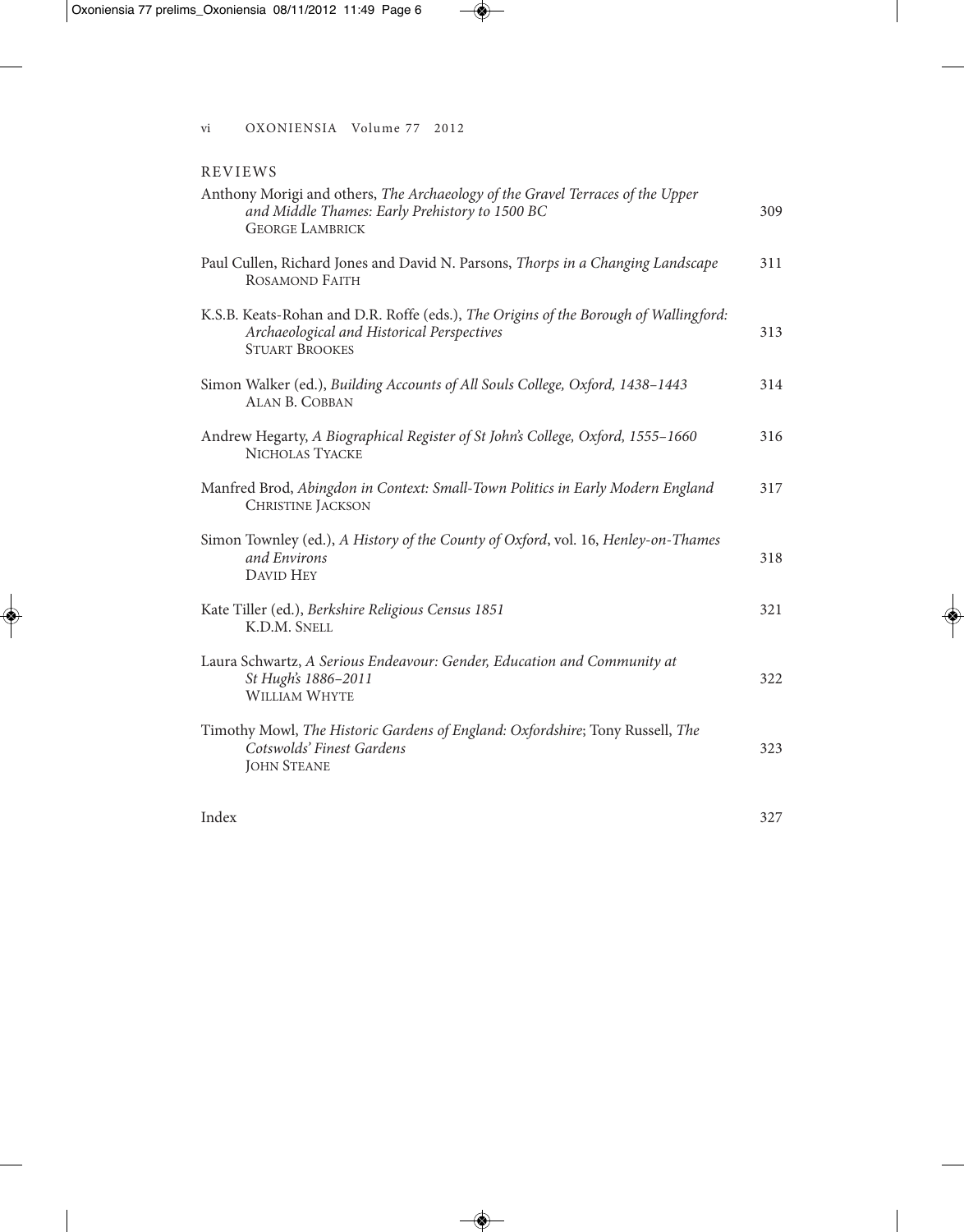# Abbreviations

Abbreviated titles are used in each article after the first full citation. In addition, the following are used throughout the volume or in particular articles:

| BAR           | British Archaeological Reports (Oxford, 1974–)                                        |
|---------------|---------------------------------------------------------------------------------------|
| <b>BAR BS</b> | British Archaeological Reports, British Series                                        |
| BAR IS        | British Archaeological Reports, International Series                                  |
| BL            | British Library, London                                                               |
| Bodl.         | Bodleian Library, Oxford                                                              |
| <b>CBM</b>    | ceramic building material                                                             |
| <b>CCS</b>    | Cambridge Camden Society                                                              |
| EPE           | England's Past for Everyone                                                           |
| <b>EPNS</b>   | English Place-Names Society                                                           |
| <b>EVE</b>    | estimated vessel equivalent                                                           |
| Fig./Figs.    | figure/figures                                                                        |
| $f$ ./ff.     | folio/folios                                                                          |
| HER           | Historic Environment Record                                                           |
| HLF           | Heritage Lottery Fund                                                                 |
| <b>IFA</b>    | Institute of Field Archaeologists                                                     |
| JMHS          | John Moore Heritage Services                                                          |
| JRL           | John Rylands Library, Manchester                                                      |
| MedArch       | Medieval Archaeology (London, 1958–)                                                  |
| MS            | manuscript                                                                            |
| n.            | note                                                                                  |
| n.d.          | no date                                                                               |
| ns            | new series                                                                            |
| ОA            | Oxford Archaeology                                                                    |
| OBR           | Oxfordshire Buildings Record                                                          |
| <b>OD</b>     | Ordnance Datum                                                                        |
| ODNB          | Oxford Dictionary of National Biography (Oxford, 2004)                                |
| <b>OED</b>    | Oxford English Dictionary                                                             |
| OHC           | Oxfordshire History Centre (formerly Oxfordshire Record Office)                       |
| <b>OHS</b>    | Oxford Historical Society                                                             |
| <b>ORS</b>    | Oxfordshire Record Society                                                            |
| OS            | Ordnance Survey                                                                       |
| <b>OS</b>     | old/original series                                                                   |
| <b>OXCMS</b>  | <b>Oxfordshire County Museums Service</b>                                             |
| P&P           | Past and Present. A Journal of Scientific History (London/Oxford, 1952–)              |
| r.            | recto                                                                                 |
| RCHME         | Royal Commission on Historical Monuments (England)                                    |
| SMidlA        | South Midlands Archaeology (Oxford, 1983-) [formerly CBA Group 9 Newsletter]          |
| TNA: PRO      | The National Archives, Public Record Office, Kew                                      |
| TS            | typescript                                                                            |
| TVAS          | Thames Valley Archaeological Services                                                 |
| UC            | <b>University College Archives</b>                                                    |
| V.            | verso                                                                                 |
| VA            | Vernacular Architecture (York, 1970–)                                                 |
| VCH           | Victoria History of the Counties of England (London, 1900–) [Victoria County History] |
| vol.          | volume                                                                                |
| <b>WRO</b>    | Warwickshire Record Office                                                            |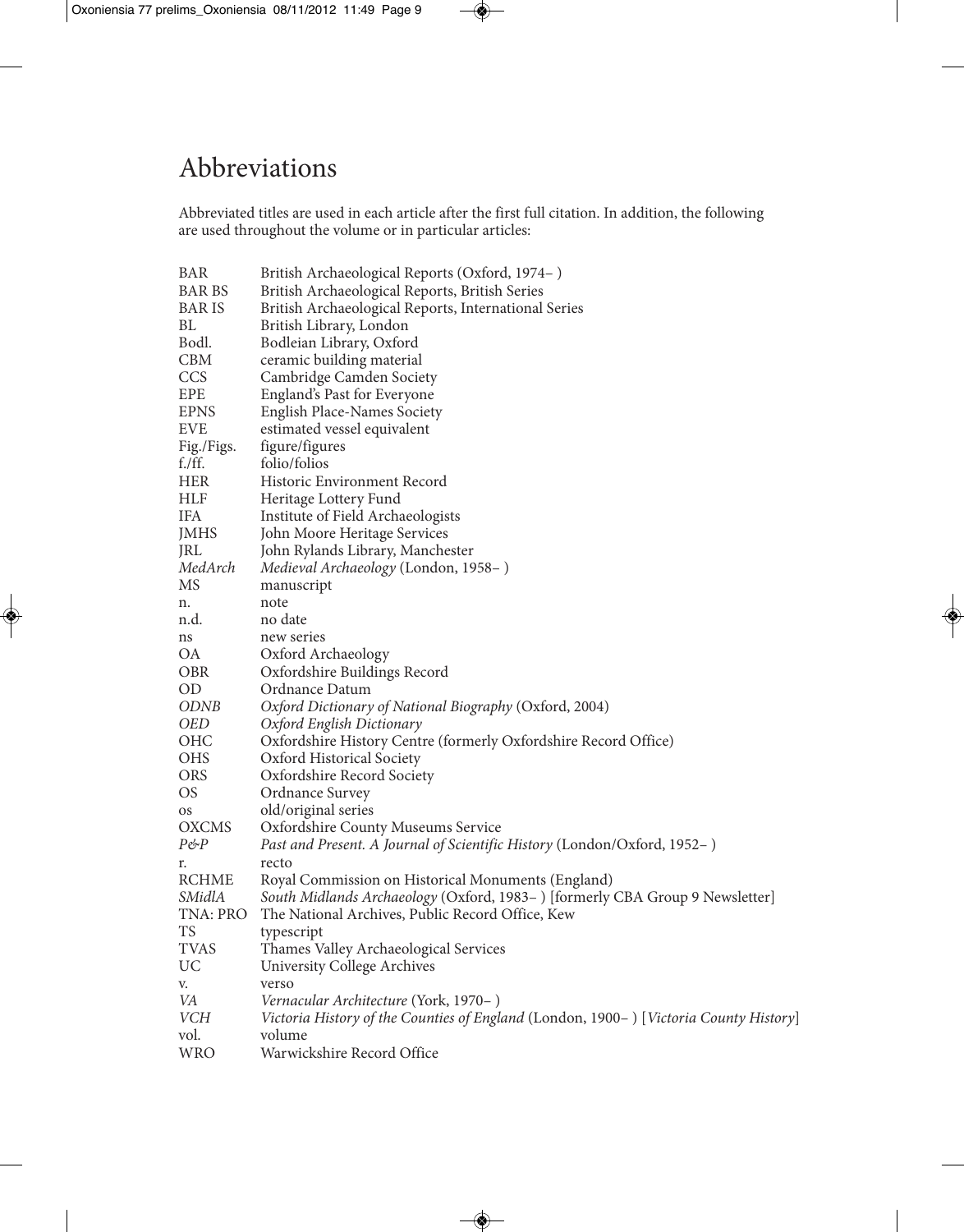# Contributors

MARY ALEXANDER, Cotswold Archaeology

ANNI BYARD, Portable Antiquities Scheme

DAVID CLARK, architectural historian

HUGH CODDINGTON, Oxfordshire County Council

JONATHAN CONLIN, Senior Lecturer, History Department, Southampton University

OLIVER COX, DPhil candidate, University College, Oxford

MICHAEL FLEMING, Senior Research Fellow, University of Huddersfield

RUTH GIBSON, architectural historian

JONATHAN HART, Cotswold Archaeology

E.R. McSLOY, Cotswold Archaeology

DANIEL MILES, Oxford Dendrochronology Laboratory

RICHARD ORAM, Oxfordshire County Council

ROBERT PEBERDY, formerly assistant editor, Victoria County History of Oxfordshire

DAVID RADFORD, Oxford City Council

GEORGE SPEAKE, art historian and archaeologist

ANDY TAYLOR, Thames Valley Archaeological Services

STEVEN TEAGUE, Oxford Archaeology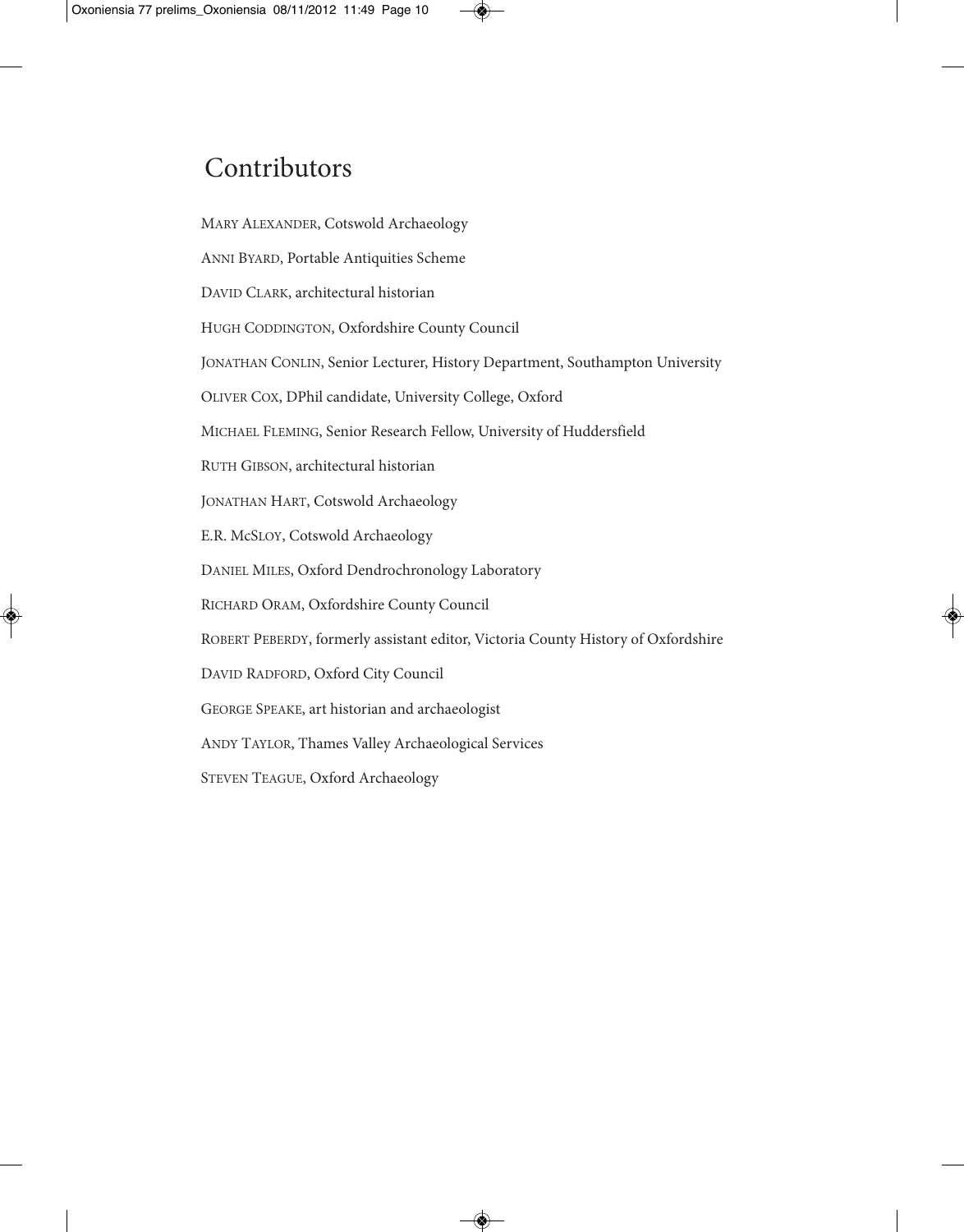## Woodwork Tools in Early Modern Oxford

#### MICHAEL FLEMING

#### **SUMMARY**

*Oxford apprentices were routinely promised clothes, money or other items on the completion of their apprenticeships. This article focuses on the tools promised to woodworkers in the sixteenth and seventeenth centuries, which shed light on working practices. The trades represented included those of carpenter, joiner and cooper, though the range of activities was wider than these terms suggest and even included musical instrument making, an activity which is usually thought of as a specialism. The evidence comes chiefly from apprenticeship enrolment books and is supplemented by wills and inventories.* 

#### OXFORD APPRENTICESHIP CONTRACTS

The Oxfordshire History Centre (OHC) holds seven leather-bound volumes that principally record the formal enrolments of apprentices indentured in Oxford and admissions to the freedom of the City of Oxford. The earliest enrolments date from the sixteenth century, $\frac{1}{1}$  the latest from the nineteenth. Apprentices were contracted into numerous occupations, over 130 of which are named in the first four OHC volumes. This article discusses provisions made for apprentice woodworkers in the enrolments contained in these volumes, which cover the period 1513–1662.2 Woodworking trades included those of boat-builder, carpenter, cooper, fletcher, joiner, sawyer and wagon-maker.

The enrolments in the OHC volumes are abbreviated summary records of the original apprenticeship contract documents kept by the master and apprentice involved.3 Most of the early enrolments were written in rather idiosyncratic Latin, but following a city council resolution of 14 December 1622 they were written in English and Latin was reserved mainly for certain codocils and marginal comments.4 The structure of the enrolment records changed little over time. The information they contain generally comprises the name and domicile of the apprentice, his father and the master, the name of the occupation, and a start date and length of term for the apprenticeship. Comparable apprenticeship documents are preserved in many other record offices.<sup>5</sup>

#### TERMINAL PROVISIONS FOR APPRENTICES

Contracts usually specified that when the term of apprenticeship was completed, the master would give the apprentice clothing appropriate for someone of that social position, for both workdays and Sundays, and some money. The sum of money was typically between one and

<sup>4</sup> Noted in ibid. L.5.2, f. 109.

<sup>5</sup> For example, the Bristol apprentice book Bristol Record Office, 04352(1) records many similar apprenticeships from 1532–65, with tool provisions similar to those described below.

<sup>1</sup> See A. Crossley (ed.), *Oxford City Apprentices 1513–1602*, OHS, ns, 44, forthcoming.

<sup>2</sup> OHC, A.5.3 includes enrolments from 1513–91, L.5.1 from 1590–1614, L.5.2 from 1613–40, and L.5.3 from 1639–62.

<sup>&</sup>lt;sup>3</sup> For mention of the originals see OHC, L.5.2, f. 43 (1617).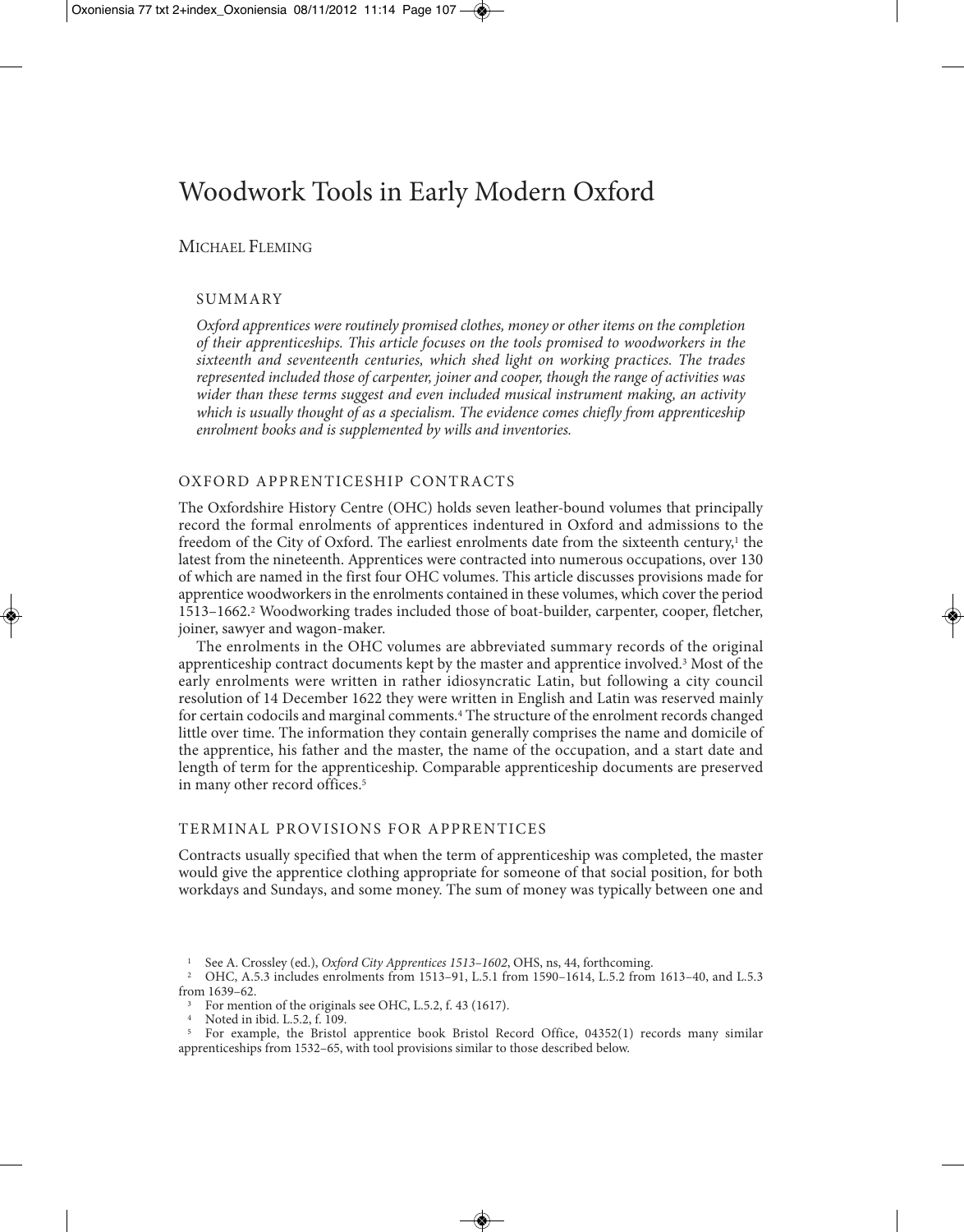sixty shillings, though occasionally substantially more.<sup>6</sup> Often the apprentice received just a few pence, and sometimes no money at all. Additionally, a master might commit to provide what could be described as 'tools of the trade' to his apprentice on completion of his term of apprenticeship,7 though very few promised such extras routinely. While nothing beyond the standard cash and clothing was ever offered in most trades, extra provision was reasonably common in some. Especially among the earlier contracts, a significant proportion of such promises were in woodworking trades, but there are examples in many other occupations.

Sometimes this extra provision was an additional piece of clothing, but the most usual extras were tools or other equipment appropriate to the occupation in which the apprentice was to be trained. Thus one weaver was promised two bastard looms,<sup>8</sup> a 'hardwareman' a horse,<sup>9</sup> and a fuller a pair of shears and five dozen 'handlestockes'.10 Some apprentices were promised musical instruments. This occurred as early as 1536 in Bristol,<sup>11</sup> in 1558/9 in Norwich,<sup>12</sup> but not before the 1580s in Oxford.13 The Oxford masters who promised instruments were all musicians, but the Bristol and Norwich apprentices were bound to an innkeeper and a roughmason who perhaps supplemented their earnings by performing music.

The monetary value of extra provision was clearly important, and sometimes the apprentice was offered the choice of a cash equivalent of the clothes or tools. For example, in 1613 the apprentice of Henry Bonner, fisherman, was to have the choice of 'one fishing net to the value of 20s. or 20s. in money, and also one boat of the price of 33s. 4d. or 33s. 4d. in money'.14 In 1621 the cutler John Randall promised Walter Bishop that he would provide '40s. in tools, if he chance to die in the interim'.<sup>15</sup> In contrast to these, an apprentice to the cooper Richard Stringer was promised nothing at all on completion, but 'the master shall and will yearly... during the said term give unto the said Richard Kennistone his apprentice the sum of five pounds towards his apparel'.16

The rationale for provision is unclear as masters were very inconsistent in both the nature and quantity of what they promised to different apprentices. In most cases nothing was offered other than cash and clothing, even in occupations where specialist equipment might be thought essential or at least highly desirable, such as locksmith, gunsmith, clockmaker and surgeon/bonesetter. A considerable amount of time may be devoted to refining and keeping a tool such as a chisel or plane in good working order, so possibly some apprentices were allowed to keep equipment they had used and developed during their apprenticeship. A less kind master may have disposed of old worn tools to the apprentice and acquired new ones for himself. Or tools may have been more readily available to, or more effectively selected by, established practitioners of an occupation than neophytes, so the master would acquire tools on their apprentice's behalf. The quantity of provision may have been affected by the circumstances of the apprentice (for example, if his father gave the master some money). Evidence to prove any of these speculations is generally lacking, though a tailor's contract of 1611 that specified 'one pair of new taylor shears and one new pressing iron'17 is one of several

Ten pounds was promised in 1586 (OHC, A.5.3, f. 338); there are a few examples of even greater sums.<br>Few female apprentices appear in the books, none before Susana Phipps, who was born in the Bocardo

(prison) and apprenticed in 1602 to a painter called Henry Clynch 'ad artes de huswivry et knitting': ibid. L.5.1, f. 104.

- <sup>8</sup> Ibid. A.5.3, f. 278 (1576).
- <sup>9</sup> Ibid. A.5.3, f. 132v. (1570/1).
- <sup>10</sup> Ibid. L.5.1, f. 145 (1606).
- <sup>11</sup> Bristol Record Office, 4352(1), p. 69.
- <sup>12</sup> D. Galloway (ed.), *Records of Early English Drama*: *Norwich 1540–1642* (Toronto, 1984), p. 46.
- <sup>13</sup> The first was a sackbut: OHC, A.5.3, f. 320v.
- <sup>14</sup> Ibid. L.5.2, f. 13v.
- <sup>15</sup> Ibid. f. 85v.
- <sup>16</sup> Ibid. L.5.2, f. 170v. (1628). This apprenticeship was later cancelled.
- <sup>17</sup> Ibid. L.5.1, f. 212.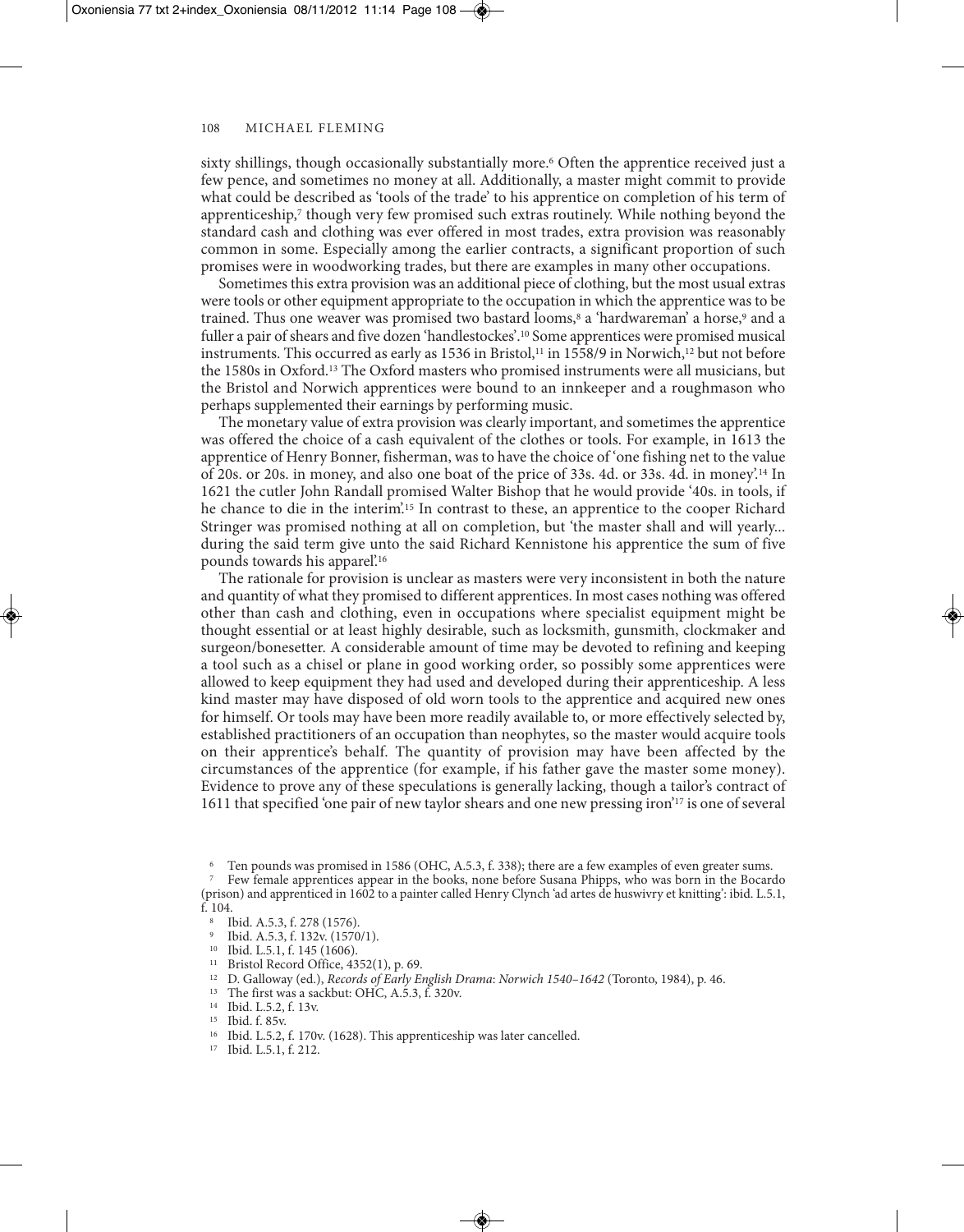where 'new' is part of the description, which suggests that used items might otherwise have been expected.

The occupations where extra provision was most common were those of woodworker, then mason and, to a lesser extent, plumber/glazier, barber and smith. Butchers tended to offer more money than many other trades, but only one promised any tools.18 Many of the apprenticeship contracts do not specify particular tools but simply mention a number of tools, or a description indicating one tool of each sort,19 or the tools needed for a particular task, for example 'all tools sufficient to make a piece of wainscot ceiling.<sup>20</sup> Outstanding among the latter type is a promise which occurs twice, almost identically, to apprentices of Edward Ilsbery, joiner:<sup>21</sup> 'so many and such tools as shall be sufficient and fit for the making and finishing of a chest of viols',<sup>22</sup> and 'so many and such tools as are necessary to make and finish a chest of viols'.23 These two contracts provide crucial evidence that musical instruments (viols) were made in Oxford by artificers described as joiners,24 and incidentally confirm that a standard number of viols for a 'chest' was six,<sup>25</sup> but frustratingly they do not specify the tools used to make them.

#### TYPES OF WOODWORK EQUIPMENT SPECIFIED IN ENROLMENT BOOKS

Tools are generally named in English in the enrolment books, even in early examples where the rest of the text is in Latin, though they are sometimes given in both languages. This was probably either because scribes did not know suitable Latin words or to eliminate any possibility of misunderstanding by recording this detail in terms the parties would understand. The tools mentioned are mostly standard types that might be expected in any woodworking context. Most commonly specified are various types of axes, hammers, saws, chisels, planes and augers – the full range is given in Table 1.

The types of woodwork tools found in these records are consistent with those found elsewhere. They comprise a wide range of hand tools, most of which have been in use at least since Roman times. Roman tools, including various types of chisel, auger, plane and lathe, have been described by Ulrich.26 Some of the tools in use in England slightly before the apprenticeship contract books are characters in the fifteenth-century poem *Debate of the Carpenter's Tools*, <sup>27</sup> and the following types are mentioned in both the *Debate* and the contracts: broad axe, mallet, twybill [a 'T'-shaped axe], wimble [a boring tool], compass, adze, chisel, gouge, plane, pricking knife, auger, rule and square.

In the period under investigation no apprentice was promised a work bench and only two were to receive a vice. This could have important implications for working methods, but there

<sup>26</sup> R.B. Ulrich, *Roman Woodworking* (Yale, 2007), ch. 3. Photographic illustrations of Roman and later tools may be found in H.C. Mercer, *Ancient Carpenters' Tools* (Pennsylvania, 1951).

<sup>27</sup> Transcription and commentary in E. Wilson, 'The Debate of the Carpenter's Tools', *The Review of English Studies*, ns, 38, no. 52 (Nov. 1987), pp. 445–70.

<sup>18</sup> Ibid. A.5.3, f. 84. (1558). The tools were unspecified.

<sup>19</sup> Ibid. f. 308v. (1581). 20 Ibid. f. 283.

<sup>21</sup> In his will of 1609 Ilsbery described himself as joiner or instrument maker: ibid. MS Wills Oxon, 37/2/33. <sup>22</sup> Thomas Thickpeny, apprentice to Edward Ilsbery, 1606: ibid. L.5.1, f. 137. The enrolment was 10 May but

a marginal comment notes that it was dissolved on 4 November that year.

<sup>23</sup> John Stacy, replacing Thickpeny, 1607: ibid. f. 147.

<sup>24</sup> A later example is John Baker, 'joiner and wire worker': M. Fleming, 'Instrument-Making in Oxford', *Galpin Society Journal*, 57 (2004), p. 248. In London, some viol makers belonged to the Fletchers' Company, while numerous virginal makers belonged to the Joiners: C. Mould (ed.), D.H. Boalch, *Makers of the Harpsichord and Clavichord*, 3rd edn (Oxford, 1995), pp. 715–16.

<sup>25</sup> For chests of viols see M. Fleming, 'Unpacking the "Chest of Viols"', *Chelys*, 28 (2000), pp. 3*–*19.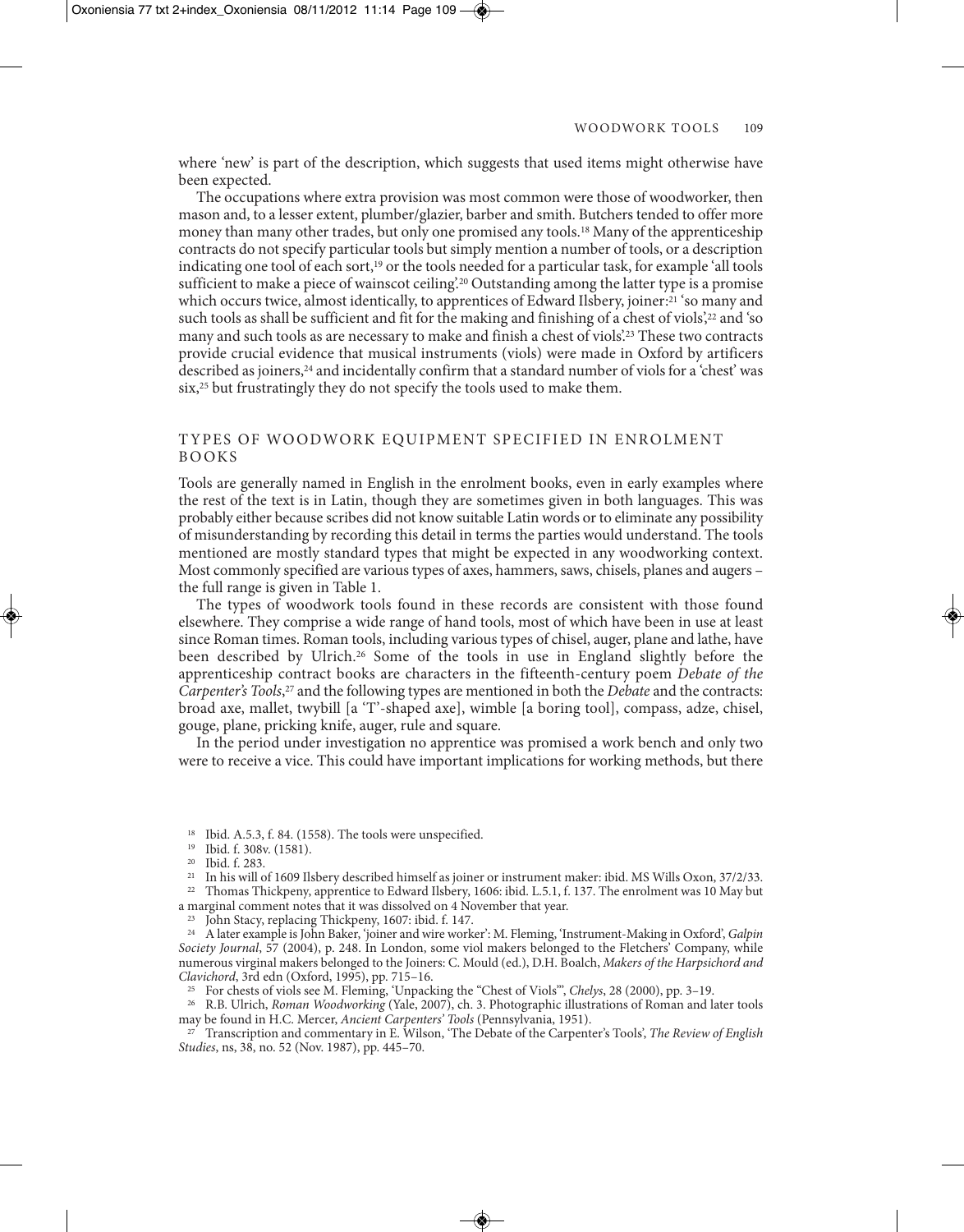| Table 1. Tools promised to apprentices contracted into woodwork occupations in Oxford. |  |  |
|----------------------------------------------------------------------------------------|--|--|
| All these appear before 1614, except where indicated.                                  |  |  |

- Axes
	- adze (for a cooper)
	- $Q = 3xe$
	- broad axe
	- heading axe
	- narrow axe
	- 'scoreing' axe
	- twybill
- Boring tools
	- auger
		- draw bore auger
		- half-inch auger
		- inch auger
		- mortice auger
		- three-quarter auger
		- wimble
- Chisels
	- broad chisel
	- 'former' (firming chisel)
	- heading chisel
	- mortice chisel
	- paring chisel
	- gouge
- Knives
	- drawing knife
	- heading knife
	- paring knife
	- pin knife
- Marking and measuring tools
	- compasses
	- line
	- pricker
	- pricking knife
	- square
- Planes
	- bit for a half round
	- croze
		- foreplane
		- French plane; French plane bit
		- howell
		- jointer
		- mitre plane
		- ogive plane bit
		- plane
		- plane irons
		- 'rabut' (rebate plane)
		- short plane
		- smoothing plane
- Saws
	- hand saw
		- 'tenant' (tenon saw)
		- $\circ$  whip saw (1641)
- Other
	- brand tool
		- cutting tools ('one dosen of cuttynge tolles')
		- files (for a cutler) (1621)
		- hammer; hand hammer
	- heading tool
	- mallet
	- spokeshave (for a cooper)
	- trestles (for a sawyer) (1631)

is at least one good reason why workbenches might not have been provided: in relatively modern times, it has been common for woodworkers to make their own workbench as part of their training, so perhaps such a tradition was already present in this period. Similarly, vices are promised only twice in the apprenticeship contracts, neither to a woodworker. This does not mean that woodworkers did not use vices (see Benet Pryme, cited below); it suggests that vices were, or were considered, part of the structure of the workbench, and/or that other methods were employed to hold wood securely while it was being worked. Workbenches were certainly known in the area. For example, the inventory of an Oxford joiner Charles Rainsford (d. 1617) includes 'in the shop his working tools and benches',28 and that of a Thame joiner John Groome (d. 1624) includes 'four working benches and a lathe'.<sup>29</sup> Vices were often valued in the probate inventories of smiths and cutlers. No cramps have been found from earlier than

<sup>28</sup> OHC, MS Wills Oxon, 55/3/14.

<sup>29</sup> Ibid. MS Wills Pec. 39/3/35.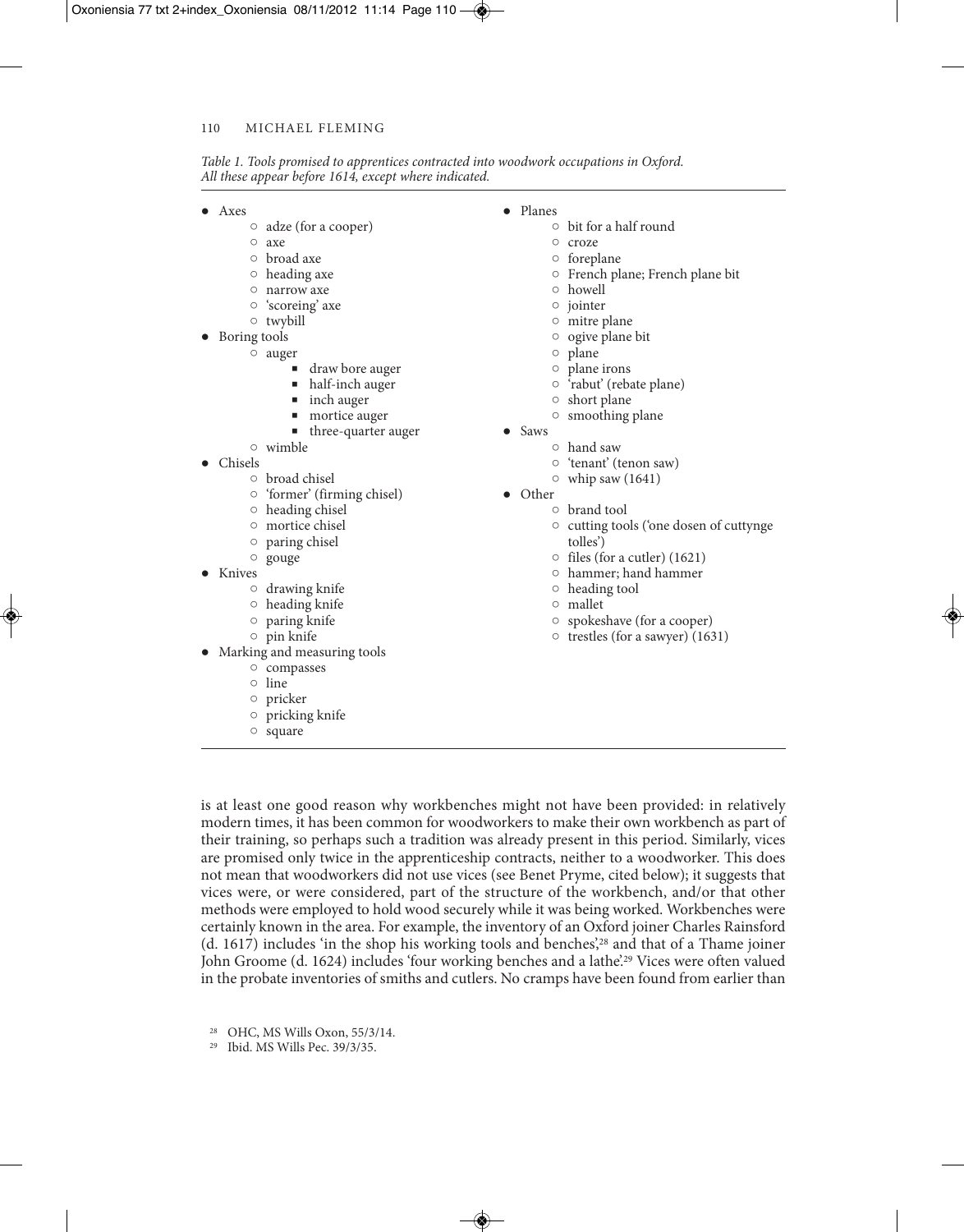1703.30 Workbenches and vices were probably commonly subsumed within formulae such as 'working tools' or 'other appurtenances' which are valued in many probate inventories of joiners, carpenters and other artificers (see below).

No woodworker was promised a rule. Squares are mentioned several times but compasses were promised only to a few coopers and one sawyer.<sup>31</sup> Gouges were promised only to two joiners.32 The only sharpening stone, if that is the correct interpretation of 'smoothing stone', was promised to a currier,<sup>33</sup> though grindstones appear in numerous wills and inventories. There is no mention of scrapers, which leaves methods of finishing work unspecified as abrasive papers were unknown in England at this time. Available finishing techniques other than scrapers included the dried stems of 'mares tail' (*Equisetum arvense*), and sharkskin, but neither of these are mentioned in apprenticeship contracts – they may have been too cheap and readily available, or too ephemeral, for that sort of provision. Files were promised only by a cutler in 1621 and a sawyer in 1631.34

Mention of trade-specific woodworking equipment is rare in the apprenticeship contracts. Perhaps the most specialised items are some of the equipment promised by barbers, sawyers and fishermen, and the 'one howell and one croze [both types of plane]' which were among the tools promised by the cooper John Younge in 1641.35 However, some woodwork tools are mentioned in contemporary wills and inventories yet do not appear in any apprenticeship contracts, so the fact that a particular type of tool was not promised explicitly does not mean that it was absent from sets of unspecified tools, nor does it prove that it did not exist at the time or even that it was rare. It may be the case that some trade-specific tools or devices such as jigs would be made as and when required, and would not be used by anyone other than their originator, in which case they would not be mentioned in circumstances where such things change hands. By the seventeenth century, equipment was sometimes recorded in probate inventories more precisely than 'joiner's tools' or similar formulae. For example, in 1629 the possessions of the joiner Hugh Daves of Burford included 'all the planes and axes and hammers and saws and other tools in the house.<sup>36</sup> Nevertheless, unusual specialist equipment might not have been recognized by those responsible for composing a probate inventory, and of course it might not be mentioned or valued individually even if the appraisers knew what it was.

It is possible to quantify some aspects of the apprenticeship contract data concerning tools. The earliest promise recorded was made by Robert Hamond, carpenter on 11 December 1539.37 Hamond promised George Cotman that after eight years he would receive 'one axe, a handsaw, a tenon saw, a mortice auger, a draw-bore auger, a heading chisel, a broad chisel, a twybill, and a square'. This selection of tools closely resembles many from half a century later. During the following thirty years, 668 apprentices were bound, of whom forty-six (6.9 per cent) were in woodwork occupations. Promises of tools were made to twenty-nine woodwork apprentices, and to thirty-three apprentices in non-woodworking occupations. Thus 63 per cent of woodwork apprentices were promised tools, but under 5 per cent of all other apprentices. By the time of the Civil War, the practice had almost disappeared and only five apprentices were promised any sort of equipment between 1642 and 1662, though fifteen were promised a cloak or cash to its value. The practice of promising occupational equipment was at its height from

<sup>35</sup> Promised at the enrolment of William Coomes, 13 September 1641: ibid. L.5.3, f. 16. In the *OED* the earliest citations for howel (a plane with a curved sole) and croze (a tool for making the groove in cask staves) are currently 1846. The earliest apprenticeship promise of a croze was in 1558/9: OHC, A.5.3, f. 85.

<sup>37</sup> Ibid. A.5.3, f. 35.

<sup>30</sup> A possession of John Addams, chandler and carpenter of Clanfield: ibid. 160/1/44.

<sup>31</sup> The first was in 1585: ibid. A.5.3, f. 334.

<sup>32</sup> The first in 1582: ibid. A.5.3, f. 314.

<sup>33</sup> Ibid. A.5.3, f. 267v. (1573).

<sup>34</sup> Ibid. L.5.2, f. 82v.; L.5.2, f. 216.

<sup>36</sup> Ibid. MS Wills Oxon, 296/4/65.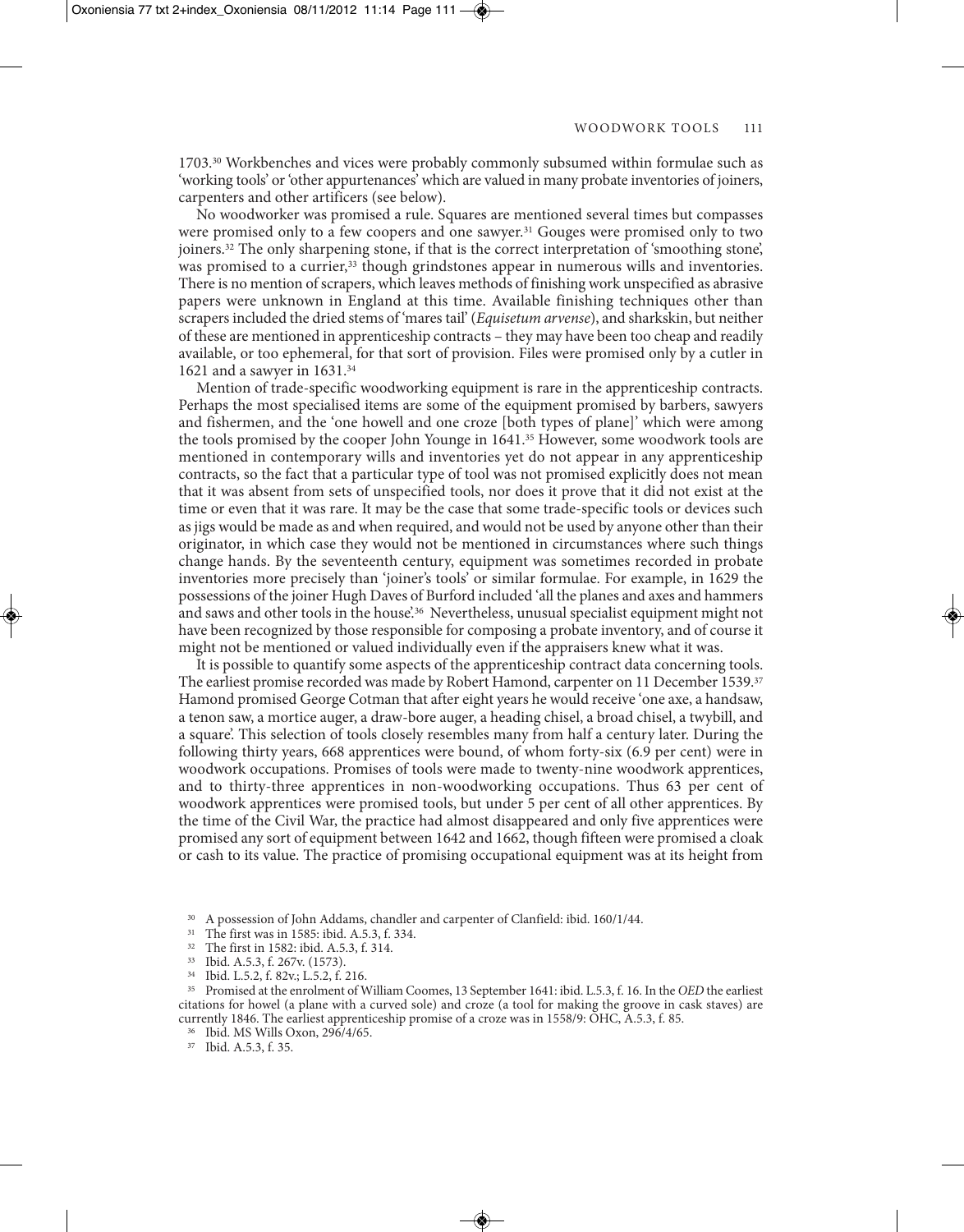1570 to 1641, when such promises were made to 175 apprentices. Of these, sixteen were to receive musical instruments, seventy-four were to receive tools for a woodworking trade and the rest were for other occupations, including mason, smith, plumber, glazier, tailor and barber. Among woodworkers, tools were promised most frequently to carpenters and sawyers, while a smaller proportion of joiners and coopers were to receive any. In 1641 the sawyer Humphrey Hannes promised quite a specialised set of equipment 'one new whip saw, one pair of trestles, one rist [a saw wrest], one file, one hook, one axe, one line, one pair of compasses, one saw box and one budget [probably a tool bag or case]', but usually he was less precise, as in 1658/9, when he mentioned 'small tools belonging to the said trade of sawyer'.<sup>38</sup>

#### OTHER EVIDENCE ABOUT TOOLS

Apart from apprenticeship contracts, documents such as accounts, correspondence and legal reports provide limited but sometimes useful evidence about woodwork practices in sixteenthcentury Oxford. Many categories of document from the sixteenth century and some from the seventeenth century were sampled for this research and those that seemed promising were examined in detail. Relevant material was found to be extremely scarce, so any information about further sources of evidence on tools would be most welcome.<sup>39</sup>

One of the more useful sources is probate material, including wills and their associated inventories. Probate inventories assign values to the possessions identified, though these are often grouped together as 'lumber', 'appurtenances', or similar catch-all terms, or by the location of the items. Sometimes this is a 'shop' or 'work house', either of which can mean workshop,40 which often contains materials and equipment of the owner's trade. Nicholas Temple, yeoman, of Burford had a bucket and a spade and 'other lumber' in his 'shop', together with an axe and a hatchet, typical tools of very general use.41 Where unspecified, the general nature of the tools mentioned may be deduced from the occupation of the owner. For example, in 1599 Thomas Walburge of Burford left to his wife 'all my instruments of music, my case of tools, books and other things not before given'; he was a barber-surgeon so these tools were probably barbersurgeon equipment as specified in other barber-surgeons' inventories.42

The types of tools promised in apprenticeship contracts are comparable with those in the probate inventory of one of the most distinguished woodworkers in sixteenth-century Oxford, the master carpenter Robert Carow (1491–1531). He owned chisels, compasses, augers, a gouge, an axe, adzes, a handsaw, planes of various types, a square, a hammer, a wimble and a grindstone.43 Many further examples of tool possession exist in probate inventories. It is notable that the tools that are identified individually in inventories tend to match those promised to apprentices. This could suggest that a fairly standard selection was deemed necessary for a particular occupation and that, once so equipped, the set could be maintained, with repairs or replacements, throughout a working life but there are too few examples of fully specified sets of tools to confirm this.

In the wills of Oxfordshire joiners, carpenters and turners, tools are mentioned in about one

<sup>40</sup> A stall in Debenham, Suffolk was described as an '*officinam Anglice* a shop', that is 'a workshop called in English a shop': L. Alston, 'Late Medieval Workshops in East Anglia', in P.S. Barnwell et al. (eds.), *The Vernacular Workshop: From Craft to Industry, 1400–1900* (York, 2004), p. 59.

<sup>38</sup> Ibid. L.5.3, ff. 19, 172.

<sup>&</sup>lt;sup>39</sup> Please send information about such sources to m.fleming@hud.ac.uk.

<sup>&</sup>lt;sup>42</sup> Ibid. MS Wills Oxon, 69/3/24 and Archdeaconry Register 190, f. 385. For a survey of musical instruments in wills and inventories from Oxford and elsewhere, see M. Fleming, 'An "Old Old Violl" and "Other Lumber": The Physical Remains of Music in Provincial, Non-Noble England *c*.1580–1660', *Galpin Society Journal,* 58 (2005), pp. 89–99.

<sup>43</sup> See E.A. Gee, 'Oxford Carpenters, 1370–1530', *Oxoniensia*, 17–18 (1952), p. 183.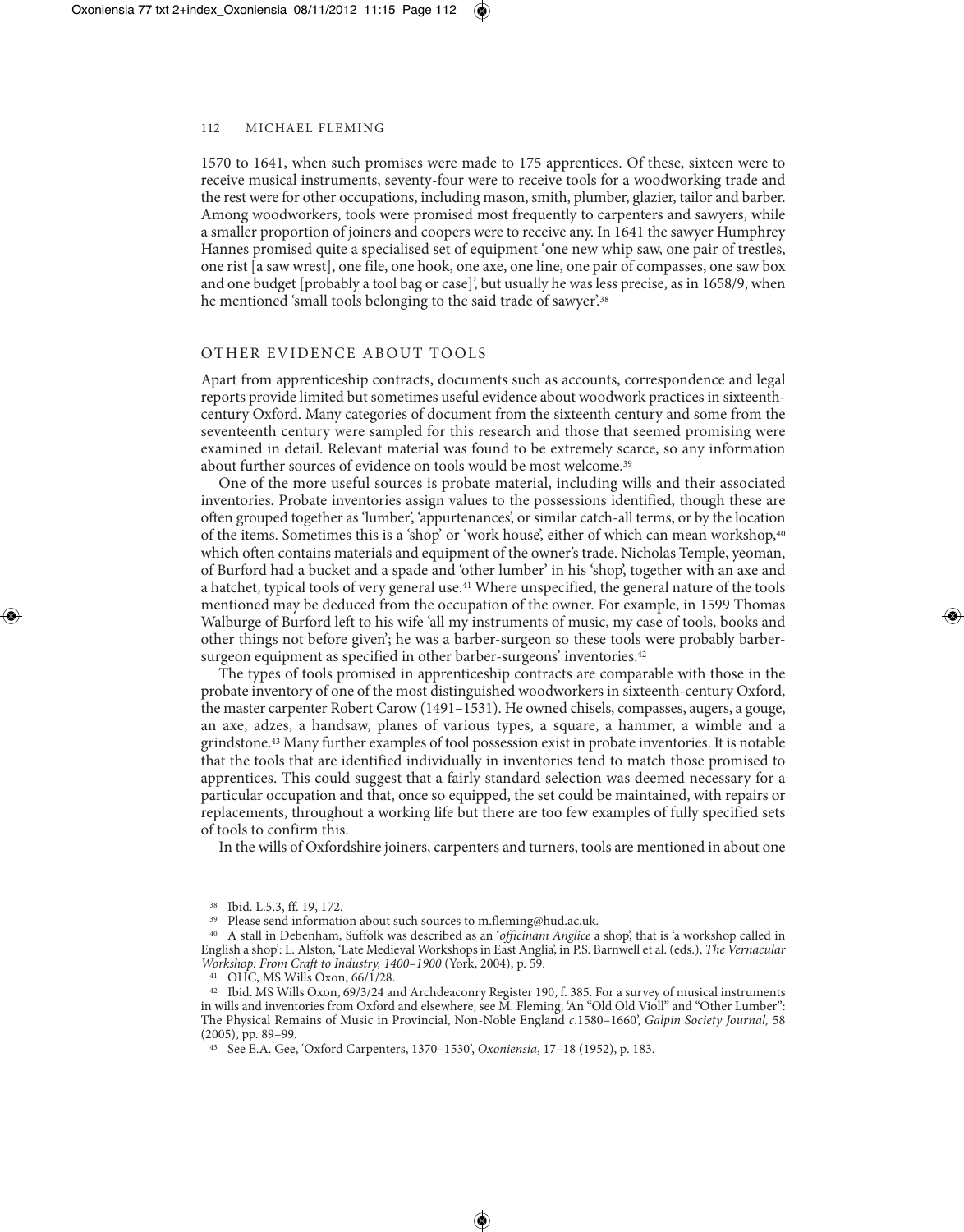in five wills and about one in four inventories. Among those that mention tools, at least one tool is specified by name (rather than by a formula such as 'working tools' or 'joiner's tools') in only about one in five wills but in more than a third of inventories. The most common tool to be mentioned in this way is a grindstone. Many types of tool mentioned in wills and inventories do not appear in the Oxford apprenticeship contracts, for example, lathe,<sup>44</sup> dung pick,<sup>45</sup> iron bar,46 and quilling wheel.47 Inventories also sometimes mention tool containers, including a saw box,<sup>48</sup> a 'chest of tools',<sup>49</sup> and even an 'old wainscot cradle full of carpenter's tools'.<sup>50</sup>

For comparison, in Cambridge, the 1557 inventory of Benet Pryme records that in his workshop, as well as a range of musical instruments, some unfinished, were numerous planes 'great and small' and saws.51 He also had two 'staplers'; these could be tools concerned with the staple of a shawm, a precursor of the oboe, often played by waits (town musicians), or may have been devices he had made for weighing wool. 'Common beams and way [weighing] houses' are mentioned in a 1573 petition about attracting the wool trade to Ipswich,<sup>52</sup> and the court book of the Worshipful Company of Carpenters (of London) records a dispute in 1583 concerning a stapler.53 This was 'fixed' in someone's house, who promised to give the real owner, in compensation, a 'good sound plank' 8 ft long, 2 ft wide and 2 in thick, which could be such a beam. Another group of Pryme's tools that seem more oriented to metalwork comprises 'vices, moulds, saws, files and other tools'. Like their Oxford contemporaries, the inventories of Cambridge joiners such as John Wilson and Peter Bell include benches and working tools.54

#### DISCUSSION

Apprenticeship contracts, wills and inventories all supply useful information about craft tools and techniques.55 However, though the enrolment books delineate the range of tools promised to newly qualified woodworkers, many questions remain unanswered. For example, why were tools promised more often to woodworkers than to those in other occupations? The quantity of tools promised for apprentices was very variable between cases – what determined the provision? And apart from being presented with them at the completion of an apprenticeship, what were the normal circumstances for the acquisition of tools? The following observations and speculations may help to answer some of these.

No obvious reason for the rate of promises being higher for woodworkers than for other occupations is apparent. Butchers, for example, who surely needed a range of knives and cleavers and maybe a cutting block, almost never made such a promise. However, a number of observations can be made. In most occupations, the selections of tools promised to apprentices

<sup>44</sup> Oxford University Archives, Inv (Tanner-Y) (1613).

<sup>48</sup> Ibid. 30/4/37 (1624). The context suggests this is probably a container, whereas the 'saw box' of Humphrey Hannes cited above seems more likely to have been a kind of jig to assist sawing, like a mitre box.

<sup>51</sup> Pryme describes himself in his will as a launderer but worked as a Cambridge University wait. He is one of the earliest recorded stringed instrument makers in England and probably one of the earliest recorded violin makers anywhere: Cambridge University Library, Vice-Chancellor's Court, will dated 24 September 1557, inventory 12 October 1557.

<sup>52</sup> R.H. Tawney and E. Power, *Tudor Economic Documents*, vol. 3 (London, 1924), p. 98.

<sup>53</sup> J.F. Ainsworth (ed.), *Records of the Worshipful Company of Carpenters*, vol. 6 (1939), p. 174.

<sup>54</sup> Cambridge University Library, Vice-Chancellor's Court, inventories dated 23 February 1619/20 and 24 July 1621.

<sup>55</sup> Cf. A. Buxton, 'Domestic Culture in Early Seventeenth-Century Thame', *Oxoniensia*, 67 (2002), p. 109.

<sup>45</sup> OHC, MS Wills Oxon, 298/5/32 (1623).

<sup>46</sup> Ibid. 11/4/28 (1613).

<sup>47</sup> Ibid. 31/1/2 (1615).

<sup>49</sup> Ibid. 298/5/32 (1623). <sup>50</sup> Ibid. 79/3/22 (1668).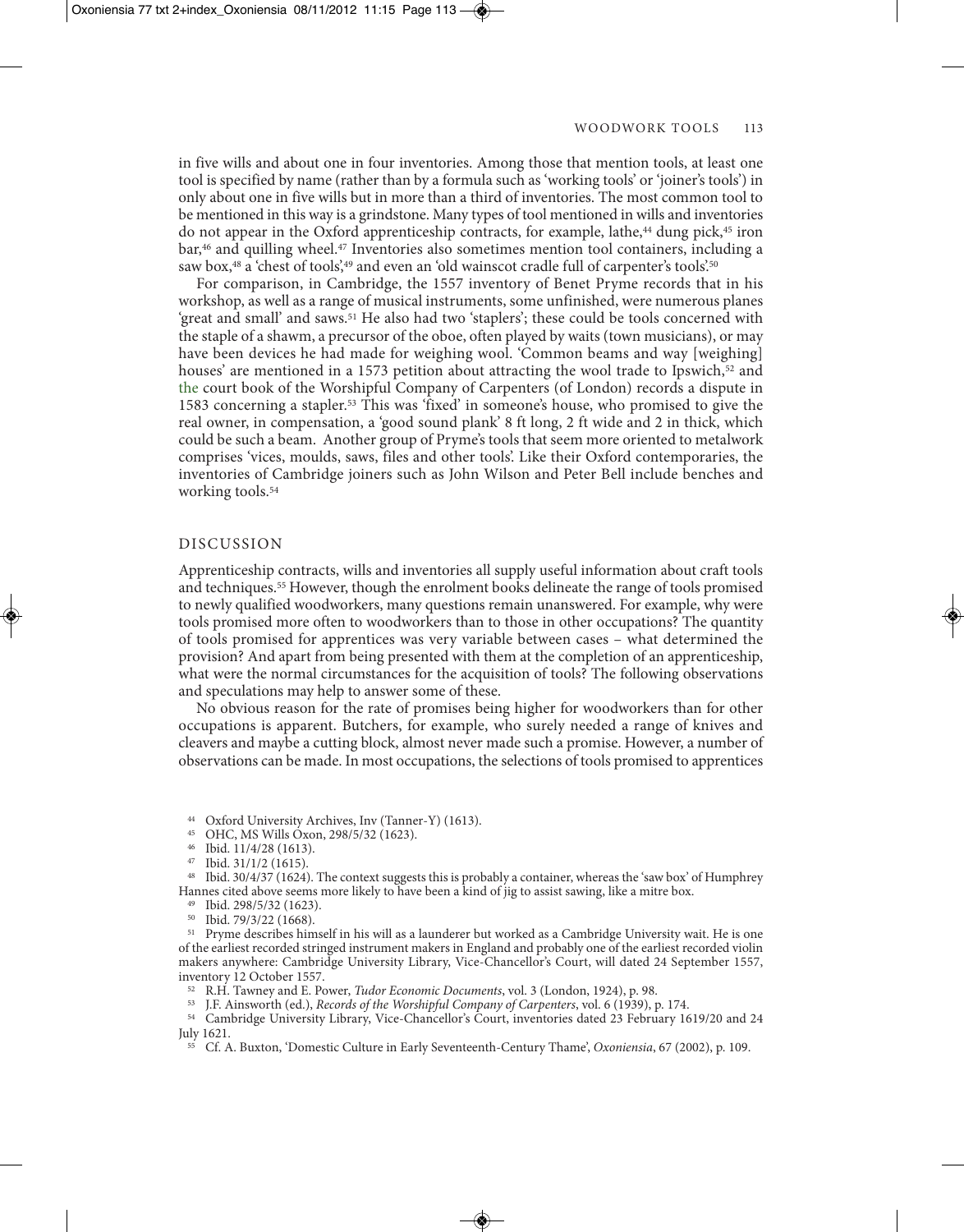were quite consistent over time. For example, the first tailor's promise  $(1543/4)^{56}$  was for 'one pair of shears [and] a pressing iron' and seventy years later the last tailor's promise of extra equipment was 'a new cloak, a pressing iron and a pair of taylor's shears';<sup>57</sup> after this, supplementary promises by tailors comprised nothing but cloaks. This suggests stable working practices, though the form, extent and manner of use of individual tools would have varied between individuals, and probably over time.

It also seems that promises of terminal provisions followed fashions. Cloaks, for example, which were unrelated to the nature of work, were promised in at least a dozen different occupations, but were much more common in some years than others. While cloaks were promised during six decades, 40 per cent of these were promised in the 1630s with 16 per cent in 1637 alone. Similarly, the amount of terminal cash promised was typically zero in some years, while at other times most apprentices were to expect some. The amount was unrelated to the extent of any other provision, and does not seem generally to be related to the occupation.

It might be thought that tools were often purchased, especially by traders such as butchers who tended to receive larger sums of money at the end of their training. However, no-one was described as a 'toolmaker' in an apprenticeship contract, will or inventory – there seems to have been no such specialised trade in sixteenth- or early seventeenth-century Oxfordshire. The earliest that such a specialism is explicit is 1713/14 when Henry Newell senior of Cookley, Swyncombe bequeathed to his son Henry 'all and singular my working tools and implements belonging to the said trade of an edge tool maker'.58 Earlier, it is likely that smiths and cutlers made the iron components of knives, chisels and gouges, and the user would make and fit a handle, as is sometimes done today, especially for knives. Unfortunately no inventory of a smith or blacksmith within the period has been found that is sufficiently detailed to confirm that they made such items as chisels and plane blades – the tools that are mentioned in their inventories are types that would have been used for their own work, rather than sold to woodworkers<sup>59</sup>

Perusal of numerous probate inventories of merchants, mercers, grocers, cutlers, chapmen, chandlers, ironmongers and smiths (including one 'scythe maker', though no 'bladesmith' as found in Tudor York) shows they stocked a highly diverse range of goods, but has produced very limited evidence of tools or components of them being made, stocked or traded. However, the inventory of Humphrey Smith of St Thomas, Oxford includes three pairs of scissors, three pairs of sheep shears, and six shoemaker's knives.60 He was described as a nail seller, but it is possible that he made and sold these tools as well as perhaps making (as well as supplying) nails. And in parallel to the way that some musicians first undertake minor repairs on instruments then later start making them, joiners and carpenters may have acquired the skills to make some of the metal-bladed tools they needed.

Cutlers routinely made and sold table knives and bladed weapons such as daggers and swords. They surely had the skills to make steel woodwork tools, yet such items do not feature among detailed inventories of their possessions. Most of the stock in the shop of the Oxford cutler John Ryme was miscellaneous ironmongery but it is just possible that the 'three vices and shop-tools' were for sale as most of his other manufacturing equipment ('one pair of bellows, one anvil, four hammers, three pairs of tongues to the forge and two iron wedges... one grind stone, with the appurtenances belonging thereunto') were in his cellar. He may also have used the glasier (polishing wheel) and the 'firbing-beam' (presumably a device for

<sup>56</sup> OHC, A.5.3, f. 42v.

<sup>57</sup> Ibid. L.5.1, f. 229 (1613).

<sup>58</sup> Ibid. MS Wills Oxon, 48/3/8. A similar formula had been used in 1558 by Robert Alflette, smith, of Burford: 'all and singular my tools that I work with': ibid. 181, f. 283.

<sup>59</sup> Later (1707) chisels and knives were among the stock 'in the shop' of John May, ironmonger of Bicester: ibid. 141/3/16.

<sup>60</sup> Ibid. 173/3/15 (1624).